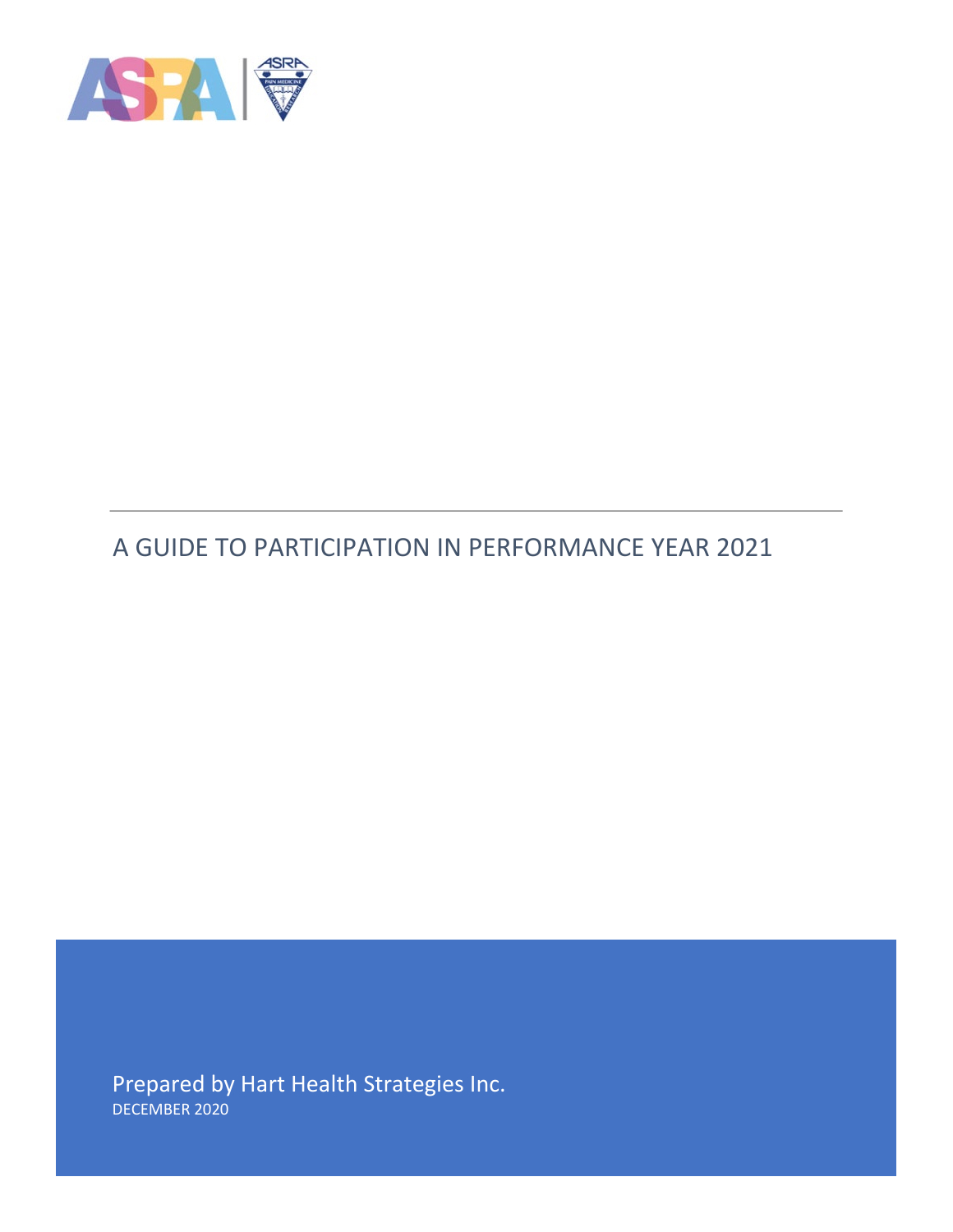The Medicare Access and CHIP Reauthorization Act (MACRA) was signed into law April 2015, repealing the flawed sustainable growth rate (SGR) and establishing a two-track Quality Payment Program (QPP) that emphasizes Medicare's transition to value-based payment and delivery. Under the QPP, eligible pain medicine practitioners will either participate in the Merit-based Incentive Payment System (MIPS) or be considered a qualifying participant in an Advanced Alternative Payment Model (APM). With the QPP moving into its fifth year – the 2021 performance period – pain medicine practitioners should note important changes that impact participation.

## **Merit-Based Incentive Payment System**

#### **Performance Categories, Weights and Thresholds**

MIPS incorporates four weighted performance categories – Quality, Cost, Promoting Interoperability, and Improvement Activities – that contribute to an annual MIPS final score of between 0 and 100 points. The final score is compared to a performance threshold to determine Medicare payment adjustments. Final scores above the threshold will receive a positive payment adjustment, those below the threshold will receive a negative payment adjustment, and those equal to the threshold will receive no adjustment. The performance threshold for the 2021 performance period is 60 points, and the exceptional performance threshold is 85 points.



#### *MIPS Payment Adjustments by Payment Year*



#### **Payment Adjustments**

MIPS is a budget neutral program (i.e., negative payment adjustments create the funding pool for positive payment adjustments) and payment adjustments are made on a sliding scale (i.e., the lower a clinician scores below the performance threshold, the higher the penalty). To maintain budget neutrality, clinicians with higher final scores may earn a positive payment adjustment up to three times the baseline positive payment adjustment for a given year. The MIPS payment adjustments are applied to Part B payments for Medicare physician fee schedule services two years after the performance period (i.e., final scores for the 2021 performance period will determine 2023 payment adjustments). For 2021 performance, the maximum downward payment adjustment is -9 percent.

In addition, those with exceptional performance, may earn "bonus" incentives from a special pool of funding, in addition to their positive MIPS payment adjustment (up to an additional 10 percent).

To date, positive payment adjustments – including exceptional performance bonuses – have been low due to a relatively small number of clinicians qualifying for penalties; for example, the maximum positive payment adjustment in 2019 was 1.88 percent, and 1.68 percent in 2020.



Clinicians can participate in MIPS as individuals and/or as group practices. CMS will apply the MIPS payment adjustment at the Tax Identification Number/National Provider Identifier (TIN/NPI) level. If a TIN does not opt to participate as a group, each clinician will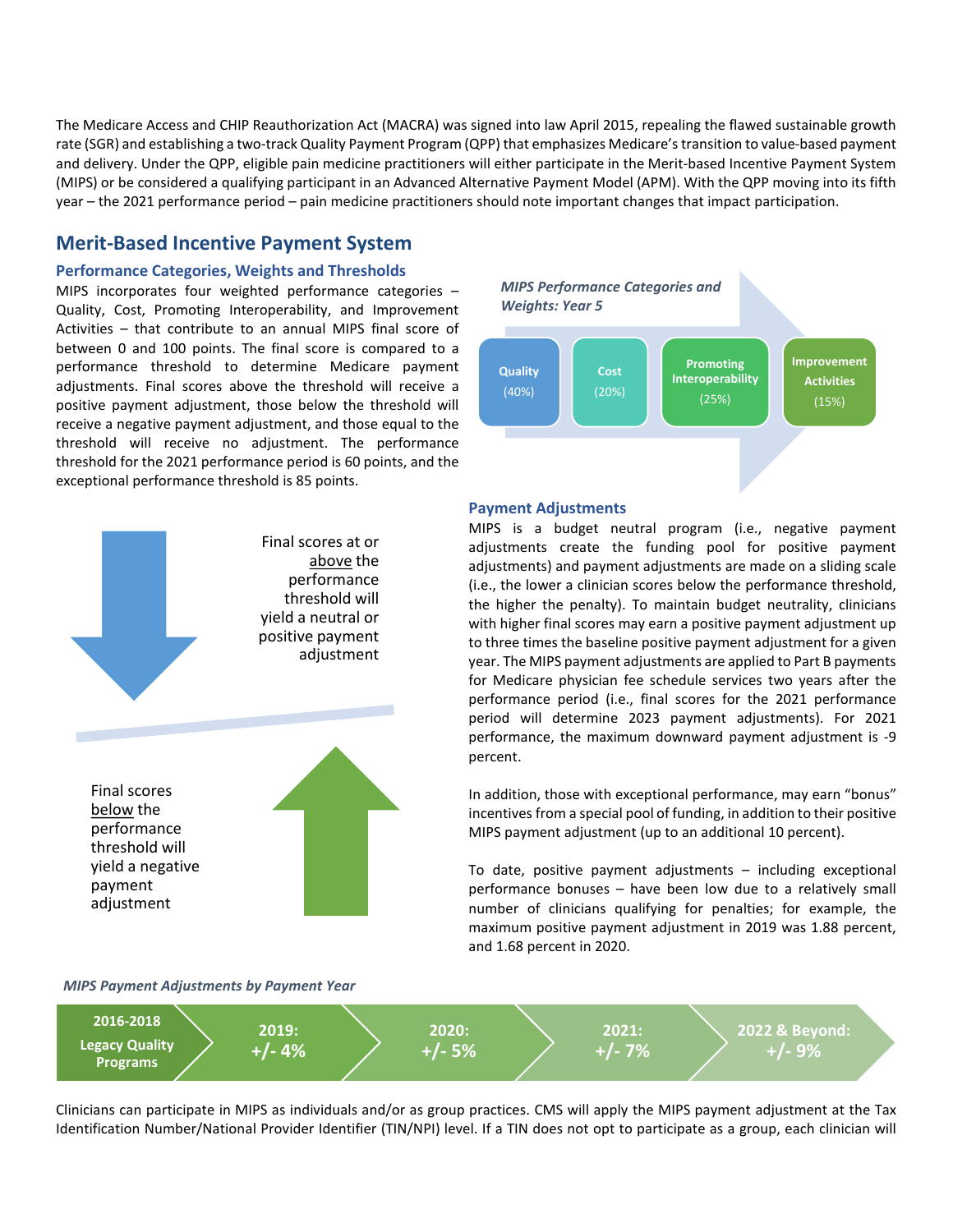receive his/her own performance score and payment adjustment. If a TIN participates as a group, and none of the clinicians participate as individuals, each clinician will receive the same score and payment adjustment based on the group's performance across all four categories of MIPS. If both an individual and group score applies for a given TIN/NPI combination, CMS will apply the higher score. Special rules also apply to individuals participating in certain APMs. Payment adjustments are made at the Medicare Part B claim level.

#### **MIPS Eligibility & Facility-Based Determinations**

The clinician types to the right are eligible for and required to participate in MIPS, as long as they also meet certain other requirements a[s outlined](https://qpp.cms.gov/mips/how-eligibility-is-determined) by CMS.

CMS will evaluate each TIN/NPI combination for MIPS eligibility; it will use TINs to evaluate group practices for eligibility. A single clinician (NPI) that bills Medicare under multiple TINs will receive an eligibility determination under each unique TIN/NPI combination and may be required to satisfy the requirements of MIPS under each unique practice.

CMS reviews past and current Medicare Part B Claims and Provider Enrollment, Chain, and Ownership System (PECOS) data for clinicians and practices during two [determination periods](https://qpp.cms.gov/about/eligibility-determination-periods-and-snapshots) for each performance year. From those data, CMS will determine MIPS eligibility, including whether a clinician or group exceeds the [low](https://qpp.cms.gov/mips/how-eligibility-is-determined)[volume threshold.](https://qpp.cms.gov/mips/how-eligibility-is-determined)

CMS will also use these data to assign [special statuses](https://qpp.cms.gov/mips/reporting-factors-overview#special-statuses) to clinicians and groups (e.g., hospital-based, small practice, etc.). Those with a special status must still participate in MIPS, but qualify for reduced reporting requirements in certain performance categories.

In addition, CMS will identify practices and clinicians who ar[e facility](https://qpp.cms.gov/mips/reporting-factors-overview#facility-based-determinations)[based](https://qpp.cms.gov/mips/reporting-factors-overview#facility-based-determinations) and eligible for facility-based scoring. In general, practices and clinicians identified as facility-based are attributed to a facility with a Hospital Value-Based Purchasing (VBP) score. CMS will automatically use the VBP Program score in lieu of a MIPS score for the Quality and Cost performance categories if the VBP score is more favorable than the clinician's combined Quality and Cost score under MIPS. In the future, this could result in a reduced reporting burden for these types of clinicians.

#### *MIPS Eligible Clinician Types: Year 5*

MIPS eligible clinicians are defined as:

- Physicians (including doctors of medicine, osteopathy, dental surgery, dental medicine, podiatric medicine, and optometry)
- Osteopathic practitioners
- **Chiropractors**
- Physician assistants
- $\sqrt{\phantom{a}}$  Nurse practitioners
- $\checkmark$  Clinical nurse specialists
- Certified registered nurse anesthetists
- $\sqrt{\phantom{a}}$  Physical therapists
- $\checkmark$  Occupational therapists
- $\checkmark$  Clinical psychologists
- Qualified speech-language pathologists
- Qualified audiologists
- Registered dietitians or nutrition professionals

Excluded from MIPS are those who are:

- **Newly-enrolled in Medicare** (*Enrolled in Medicare for the first time during the performance period*)
- Below the **Low-Volume Threshold** (*Medicare Part B allowed charges less than or equal to \$90,000 a year; see 200 or fewer Medicare Part B patients a year; or provide 200 or more covered professional services to Medicare Part B patients*)
- **Qualifying APM Participants** ("QPs")

Of note, physicians who have opted out of Medicare and do not accept payments from Medicare are not required to participate in MIPS as they would fall below the low-volume threshold and will therefore not be affected by payment adjustments in MIPS.

Clinicians should check their MIPS eligibility and Qualifying APM Participant (QP) status using the [QPP Participation Status Tool.](https://qpp.cms.gov/participation-lookup) The tool is searchable by NPI and will show eligibility for each unique group practice that the NPI is affiliated with.

### **Participation Options**

Clinicians may participate in MIPS as individuals or as a member of a group (or virtual group). In general, clinicians that report as an individual (i.e., a single NPI tied to a single TIN) will have their payments adjusted based only on their own performance, and clinicians that report as part of a group (i.e., defined as a set of clinicians, identified by their NPI, who share a common TIN no matter the specialty or practice site) will have their payments adjusted based on the group's performance across all four MIPS categories. However, if both an individual and group score applies for a given TIN/NPI combination, CMS will apply the higher score to determine the payment adjustment for that TIN/NPI combination.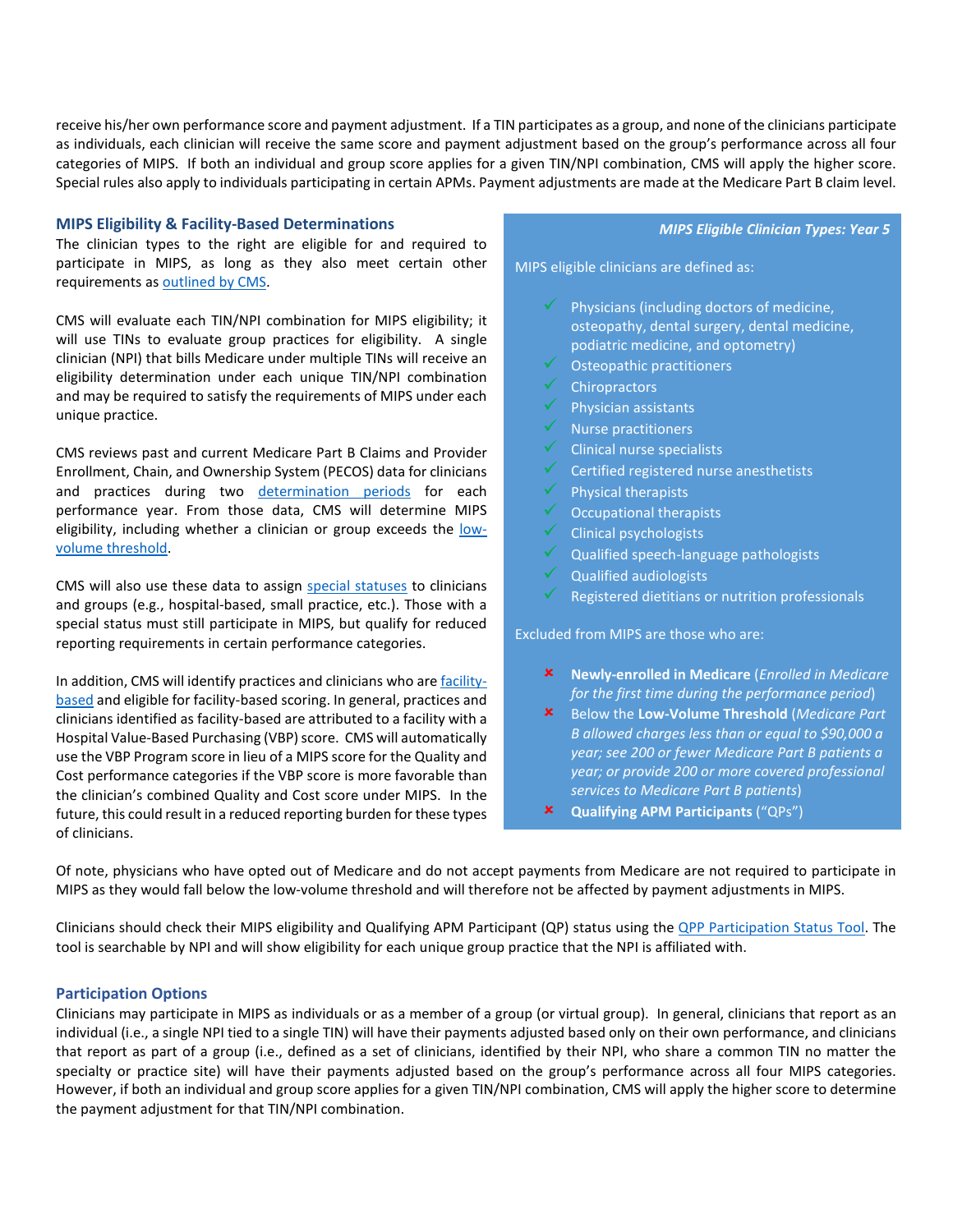Clinicians may also participate as a "virtual group," which is a combination of two or more TINs made up of solo practitioners and groups of 10 or fewer eligible clinicians who come together virtually (regardless of specialty or location) to participate in MIPS for a performance period of a year. Learn more about this option by reviewing [CMS' Virtual Groups Toolkit.](https://qpp-cm-prod-content.s3.amazonaws.com/uploads/637/2020%20Virtual%20Groups%20Toolkit.zip)

Finally, special rules apply to MIPS eligible participants in certain APMs calle[d MIPS APMs.](https://qpp.cms.gov/apms/mips-apms)

### **Reporting Mechanisms**

Clinicians may also choose to collect and report data via multiple mechanisms, including claims (limited to physicians in small practices), registry, certified EHR, and web-based attestation (via th[e QPP Portal\)](https://qpp.cms.gov/login). Although most clinicians stick with a single reporting mechanism, clinicians may use different mechanisms across performance categories (e.g., report quality measures via claims and improvement activities via registry) and within performance categories (e.g., report quality measure A through claims and quality measure B through a registry). For members seeking to collect data via a registry, a list of Qualified Registries (QRs) and Qualified Clinical Data Registries (QCDR) approved for 2021 is posted to CMS' OPP Resource Library. Clinicians can find out if their EHR is certified by searching the [Certified Health IT Product List.](https://chpl.healthit.gov/#/search)

### **Quality Performance Category**

For 2021, clinicians and groups must report at least six measures, including one outcome or high-priority measure, for at least 70 percent of *all* patients eligible for the measure (i.e., not just Medicare, except in the case of claims-based reporting) to meet CMS' data completeness requirement. Clinicians and groups who report a quality measure, but fail to satisfy the data completeness requirement will receive 0 points on that measure (except for small practices, who will receive 3 points). For groups of 16 or more, CMS will also automatically calculate performance on new claims-based measures, including (as applicable) a hospital-wide, 30-day, all-cause unplanned readmission rate measure and a measure assessing the risk-standardized complicate rate following elective primary total hip arthroplasty and/or total knee arthroplasty.

For the 2021 performance period, CMS removed 11 measures that it deemed low-priority, low-bar and/or did not meet certain reporting volumes. CMS will continue to evaluate measures for removal using these and other factors as part of its Meaningful Measures initiative. CMS also made substantive changes to a number of quality measures for 2021.

Each measure is generally worth up to 10 points (note that certain "topped out" measures with historically high performance are subject to a 7 point cap). CMS awards a clinician or group points for each measure based on their performance compared to national benchmarks (which should also be available for download through the CM[S QPP Resource Library](https://qpp.cms.gov/about/resource-library)<sup>[1](#page-3-0)</sup>).

Clinicians can earn bonus points in the quality performance category by submitting two or more outcome or high priority quality measures (bonus awarded for the second outcome or high priority quality measure, which includes opioid-related measures) or submitting quality measures using end-to-end electronic reporting, with quality data directly reported from certified EHR technology (CEHRT). Clinicians can also earn points of up to 10 additional percent for the Quality performance category based on their improvement in the category relative to the previous year.

Small practices are also eligible for a bonus of 6 points added to the numerator of their Quality performance category score.

CMS has organized available MIPS quality measures into specialty measure sets to assist clinicians with selecting relevant measures. For 2021, there is a specialty measure set available for Anesthesiology, but not for Pain Medicine. Note that these sets are offered for guidance only-- clinicians are not required to rely on these sets or to report all of the measures in a set measures so long as they satisfy the 6 measure reporting requirement. See [Appendix A](#page-5-0) and [Appendix B](#page-6-0) for a list of suggested measures for use by pain medicine practitioners. A list of all available measures is available for download from CMS' [QPP website.](https://qpp-cm-prod-content.s3.amazonaws.com/uploads/1246/2021%20MIPS%20Quality%20Measures%20List.xlsx) Review al[l claims](https://qpp-cm-prod-content.s3.amazonaws.com/uploads/1245/2021+Medicare+Part+B+Claims+Measure+Specs+and+Supporting+Docs.zip) and registry measure specifications the for the [2](#page-3-1)021 performance period on CMS' OPP website.<sup>2</sup>

<span id="page-3-0"></span><sup>&</sup>lt;sup>1</sup> Benchmark data for 2021 was not available as of the development of this guide.

<span id="page-3-1"></span> $<sup>2</sup>$  Measure specifications for registry measures for 2021 were not posted to the QPP website as of the development of this guide.</sup>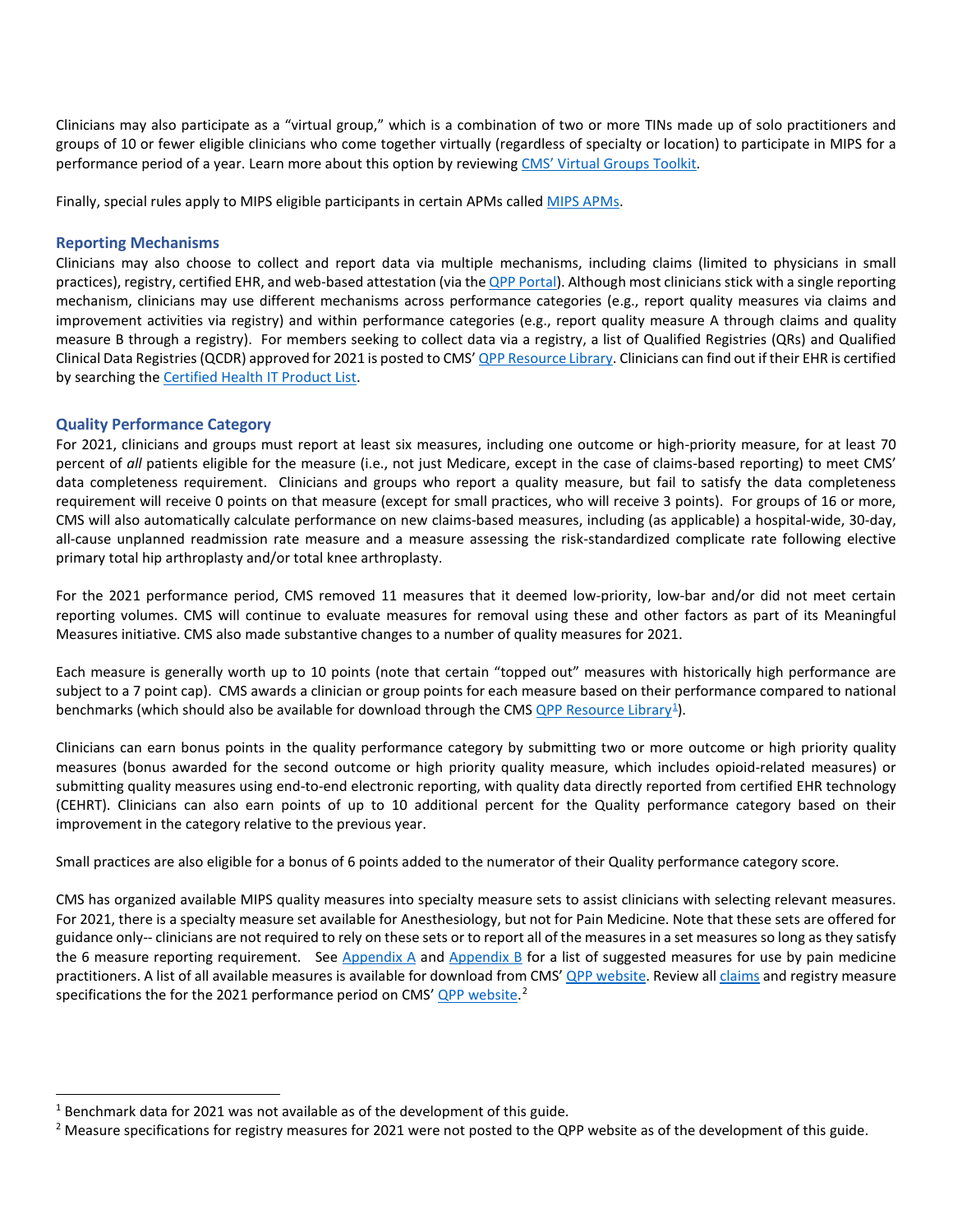#### **Cost Performance Category**

CMS calculates cost performance using claims data; no reporting is required under this category. If attributed a sufficient number of beneficiaries, clinicians may be assessed on a Total per Capita Cost (TPCC) measure, a Medicare Spending per Beneficiary (MSPB) measure, and where applicable, more focused episode-based measures. For the 2021 performance period, there are 18 episode-based cost measures that focus on specific conditions and procedures. Learn more about cost measures o[n CMS' QPP website.](https://qpp.cms.gov/mips/cost)

### **Promoting Interoperability (PI) Performance Category**

Clinicians must submit data for certain measures across four objectives that align with 2015 Edition CEHRT and for a period of 90 continuous days or more during the 2021 performance period. Reporting the optional measures Query of Prescription Drug Monitoring Program (PDMP) will earn 10 bonus points for this category. Review the full list of PI measures o[n CMS' QPP website.](https://qpp.cms.gov/mips/promoting-interoperability)

Clinicians must also attest "yes" to the following attestation statements:

- $\checkmark$  The Prevention of Information Blocking Attestation,
- $\checkmark$  The ONC Direct Review Attestation, and:
- $\checkmark$  The security risk analysis measure.

[Hardship exceptions](https://qpp.cms.gov/mips/exception-applications) are available in this category for clinicians and groups who are deemed as a small practice, use decertified EHR technology, have insufficient internet connectivity, face extreme and uncontrollable circumstances, or lack of control over the availability of CEHRT. Clinicians with a specified [special status](https://qpp.cms.gov/mips/special-statuses) (e.g., hospital-based) will have their PI performance category score automatically reweighted to the Quality performance category and will not need to submit a hardship exception application.

#### **Improvement Activities Performance Category**

Generally, clinicians and groups must attest to two high-weighted (20 points each), four medium-weighted (10 points each) activities, or a combination of both to achieve a total of 40 points in this category. In general, an activity must be performed for at least 90 consecutive days during the performance period to receive credit.

For small practices (15 or fewer ECs), practices in rural areas or health professional shortage areas (HPSAs), CMS requires submission of one high-weighted activity or two medium-weighted activities.

Of note, for the 2020 performance period and future years, CMS increased the participation threshold for group reporting. Groups may only earn credit for an improvement activity if at least 50% of the clinicians in the TIN fulfill the activity during *any* continuous 90 day period within the performance year. CMS also made minor changes to the list of improvement activities, including to modify IA BE 4: Engagement of patient through implementation of improvemetns in patient portal, and to permanently add IA ERP 3: COVID-19 Clinical Data Reporting with or without Clinical Trial.

A full list of [improvement activities](https://qpp-cm-prod-content.s3.amazonaws.com/uploads/1189/2021%20Improvement%20Activities%20List.zip) can be downloaded from CMS' OPP Resource Library.

# **Alternative Payment Models**

Alternative Payment Models (APMs) are a payment approach that gives added payment incentives to provide high-quality and costefficient care. APMs can apply to a specific clinical condition, a care episode, or a population. [Advanced APMs](https://qpp.cms.gov/apms/advanced-apms) are a subset of APMs that meet specific requirements, such as taking on financial risk for the value of patients' care. Clinicians participating sufficiently in an Advanced APM in 2021 (i.e., a minimum number of payments or patients affiliated with the APM) will be determined to be Qualifying APM Participants, or QPs, will be exempt from MIPS for 2021, and will earn a 5% Medicare incentive payment in 2023.

The number of clinicians in this track will remain relatively small compared to those in the MIPS track, particularly among specialists for which few Advanced APMs are currently available. For a list of Advanced APMs approved for 2021, please visit the QPP Resource [Library.](https://qpp.cms.gov/about/resource-library) Physicians can use the OPP Participation Status Look-up Tool to determine whether they qualify as a QP in 2021. CMS will post initial predictive QP determinations for 2021 starting in the spring of 2021.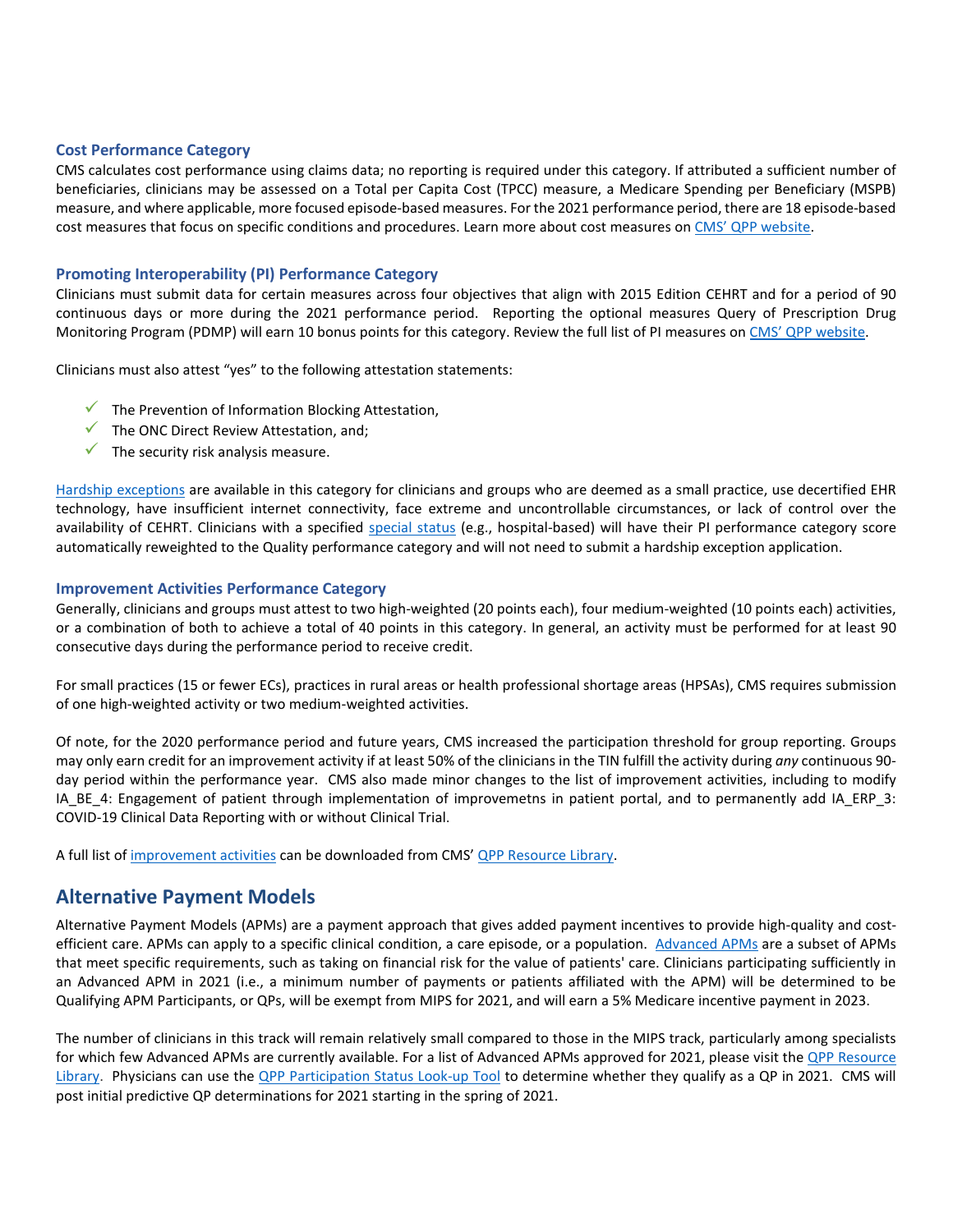#### **MIPS APMs**

Clinicians who participate in what is known as a ["MIPS APM,"](https://qpp.cms.gov/apms/mips-apms) but do not meet the criteria to be considered a QP, must still participate in MIPS. However, they have multiple options for participation, including participation through the APM Performance Pathway (APP) under MIPS at their the individual, group, or APM entity level. The APP is new for performance year 2021, and it provides special scoring accommodations to those who elect to report under the APP, in recognition of the work completed under the MIPS APM to improve quality and control costs. More information about the APP is available here.

# **MIPS Value Pathways (MVP)**

Starting in performance year 2022, clinicians are expected to be able to participate in [MIPS Value Pathways,](https://qpp-cm-prod-content.s3.amazonaws.com/uploads/587/MIPS%20Value%20Pathways%20Diagrams.zip) or "MVPs," which are defined as "subsets of MIPS measures and activities established through rulemaking." This new framework aims to allow clinicians to fully participate in MIPS based on reporting a subset of measures and activities that are relevant to a clinician's scope of practice and integrated across each of the MIPS performance categories. Read more in CMS[' MVP Fact Sheet.](https://qpp-cm-prod-content.s3.amazonaws.com/uploads/623/MVPs%20Overview%20Fact%20Sheet.pdf) CMS is still working on finalizing the details for this participation pathway.

# <span id="page-5-0"></span>**Appendix A: Key Measures for Pain Management Specialists (Chronic Pain) and Available Collection Types**

| Key Measures for Pain Management Specialists and Available Collection Types |                                                                                                               |               |                 |              |                                    |
|-----------------------------------------------------------------------------|---------------------------------------------------------------------------------------------------------------|---------------|-----------------|--------------|------------------------------------|
| <b>CMS</b><br><b>Measure #</b>                                              | <b>Measure Title</b>                                                                                          | <b>Claims</b> | <b>Registry</b> | <b>CEHRT</b> | <b>CMS Web</b><br><b>Interface</b> |
| 021                                                                         | Perioperative Care: Selection of Prophylactic<br><b>Antibiotic - First OR Second Generation Cephalosporin</b> |               |                 |              |                                    |
| 044^                                                                        | Coronary Artery Bypass Graft (CABG): Preoperative<br>Beta-Blocker in Patients with Isolated CABG Surgery      |               |                 |              |                                    |
| 076^                                                                        | <b>Prevention of Central Venous Catheter-Related</b><br><b>Bloodstream Infections</b>                         |               |                 |              |                                    |
| 128*                                                                        | Care & Screening: Body Mass Index (BMI) Screening &<br>Follow-Up Plan                                         |               |                 |              |                                    |
| 130*                                                                        | Documentation of Current Medications in the Medical<br>Record                                                 |               |                 |              |                                    |
| $134*$                                                                      | Preventive Care & Screening: Screening for Clinical<br>Depression & Follow-Up Plan                            |               |                 |              |                                    |
| $145*$                                                                      | Radiology: Exposure Dose or Time Reported for<br><b>Procedures Using Fluoroscopy</b>                          |               |                 |              |                                    |
| 154                                                                         | <b>Falls: Risk Assessment</b>                                                                                 |               |                 |              |                                    |
| 155                                                                         | <b>Falls: Plan of Care</b>                                                                                    |               |                 |              |                                    |
| 182*                                                                        | <b>Functional Outcome Assessment</b>                                                                          |               |                 |              |                                    |
| 220*                                                                        | <b>Functional Status Change for Patients with Low Back</b><br><b>Impairments</b>                              |               |                 |              |                                    |
| 226*                                                                        | Preventive Care and Screening: Tobacco Use:<br>Screening & Cessation Intervention                             |               |                 |              |                                    |
| 238*                                                                        | Use of High-Risk Medications in Older Adults                                                                  |               |                 |              |                                    |
| $318*$                                                                      | <b>Falls: Screening for Future Fall Risk</b>                                                                  |               |                 |              |                                    |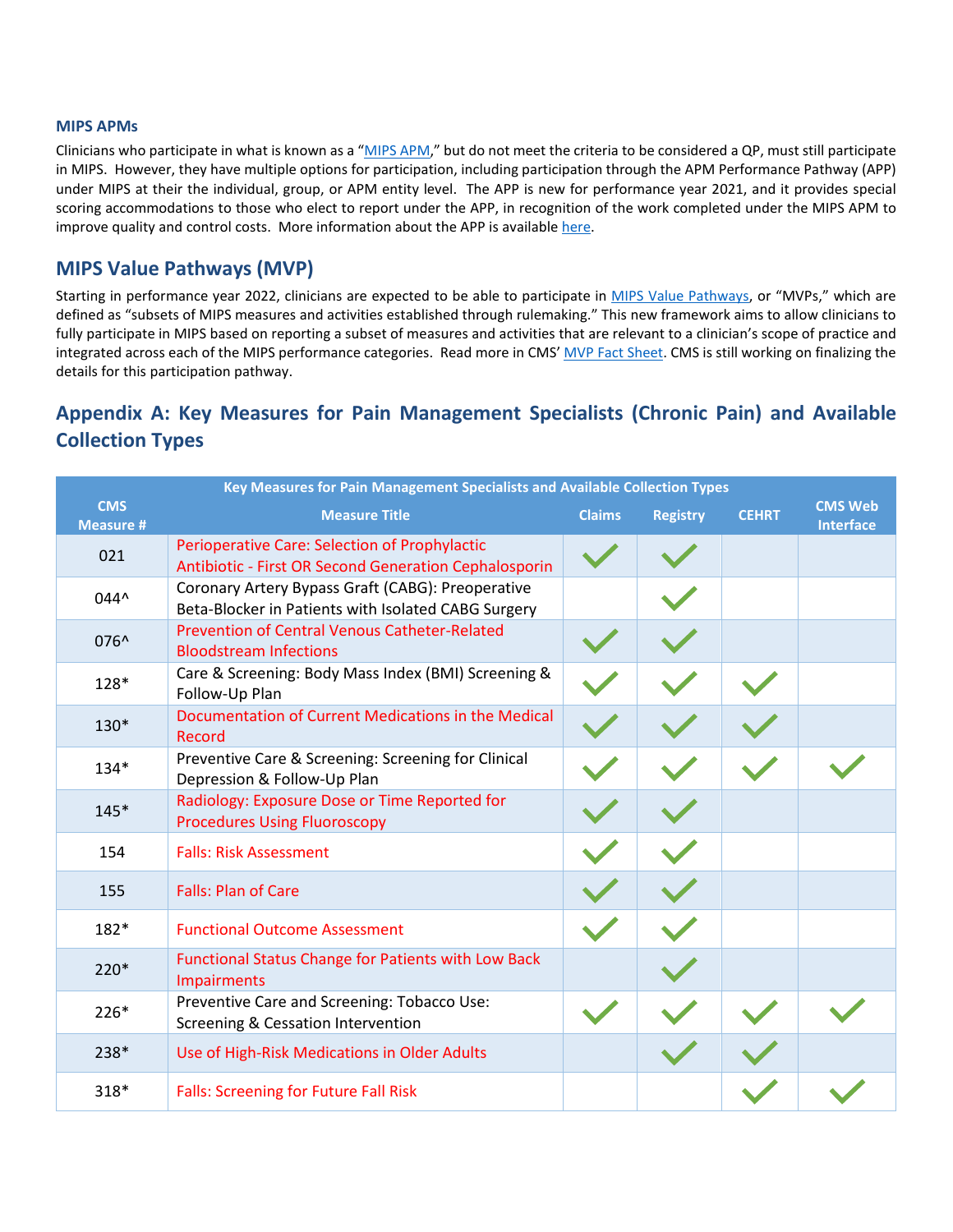| Key Measures for Pain Management Specialists and Available Collection Types |                                                                                          |               |                 |              |                                    |
|-----------------------------------------------------------------------------|------------------------------------------------------------------------------------------|---------------|-----------------|--------------|------------------------------------|
| <b>CMS</b><br><b>Measure #</b>                                              | <b>Measure Title</b>                                                                     | <b>Claims</b> | <b>Registry</b> | <b>CEHRT</b> | <b>CMS Web</b><br><b>Interface</b> |
| 342                                                                         | Pain Brought Under Control Within 48 Hours                                               |               |                 |              |                                    |
| 357                                                                         | <b>Surgical Site Infection (SSI)</b>                                                     |               |                 |              |                                    |
| $374*$                                                                      | Closing the Referral Loop: Receipt of Specialist Report                                  |               |                 |              |                                    |
| 375                                                                         | <b>Functional Status Assessment for Total Knee</b><br>Replacement                        |               |                 |              |                                    |
| 376                                                                         | <b>Functional Status Assessment for Total Hip</b><br>Replacement                         |               |                 |              |                                    |
| 404^                                                                        | <b>Anesthesiology Smoking Abstinence</b>                                                 |               |                 |              |                                    |
| $424^{\circ}$                                                               | <b>Perioperative Temperature Management</b>                                              |               |                 |              |                                    |
| 430^                                                                        | Prevention of Post-Operative Nausea and Vomiting<br>(PONV) - Combination Therapy         |               |                 |              |                                    |
| 463^                                                                        | Prevention of Post-Operative Vomiting (POV) -<br><b>Combination Therapy (Pediatrics)</b> |               |                 |              |                                    |
| 477^                                                                        | <b>Multimodal Pain Management</b>                                                        |               |                 |              |                                    |
| 478*                                                                        | <b>Functional Status Change for Patients with Neck</b><br><b>Impairments</b>             |               |                 |              |                                    |

**KEY:** *Red text indicates a high-priority measure; \* indicates a change in measure specifications; ^ indicates measure is part of the Anesthesiology specialty measure set; + indicates measure is new for reporting in the 2021 performance year and beyond. Review claims and registry specifications the for 2020 performance period on CMS' QPP website.* 

# <span id="page-6-0"></span>**Appendix B: Key Measures for Pain Management Specialists (Regional Anesthesia and Acute Pain) and Available Collection Types**

| Key Measures for Pain Management Specialists and Available Collection Types |                                                                                                          |               |                 |              |                                    |
|-----------------------------------------------------------------------------|----------------------------------------------------------------------------------------------------------|---------------|-----------------|--------------|------------------------------------|
| <b>CMS</b><br><b>Measure #</b>                                              | <b>Measure Title</b>                                                                                     | <b>Claims</b> | <b>Registry</b> | <b>CEHRT</b> | <b>CMS Web</b><br><b>Interface</b> |
| 023                                                                         | Perioperative Care: Venous Thromboembolism (VTE)<br>Prophylaxis (When Indicated in ALL Patients)         |               |                 |              |                                    |
| $044^{\circ}$                                                               | Coronary Artery Bypass Graft (CABG): Preoperative<br>Beta-Blocker in Patients with Isolated CABG Surgery |               |                 |              |                                    |
| $076^{\circ}$                                                               | <b>Prevention of Central Venous Catheter-Related</b><br><b>Bloodstream Infections</b>                    |               |                 |              |                                    |
| $130*$                                                                      | Documentation of Current Medications in the Medical<br>Record                                            |               |                 |              |                                    |
| $317*$                                                                      | Preventive Care and Screening: Screening for High<br>Blood Pressure and Follow-Up Documented             |               |                 |              |                                    |